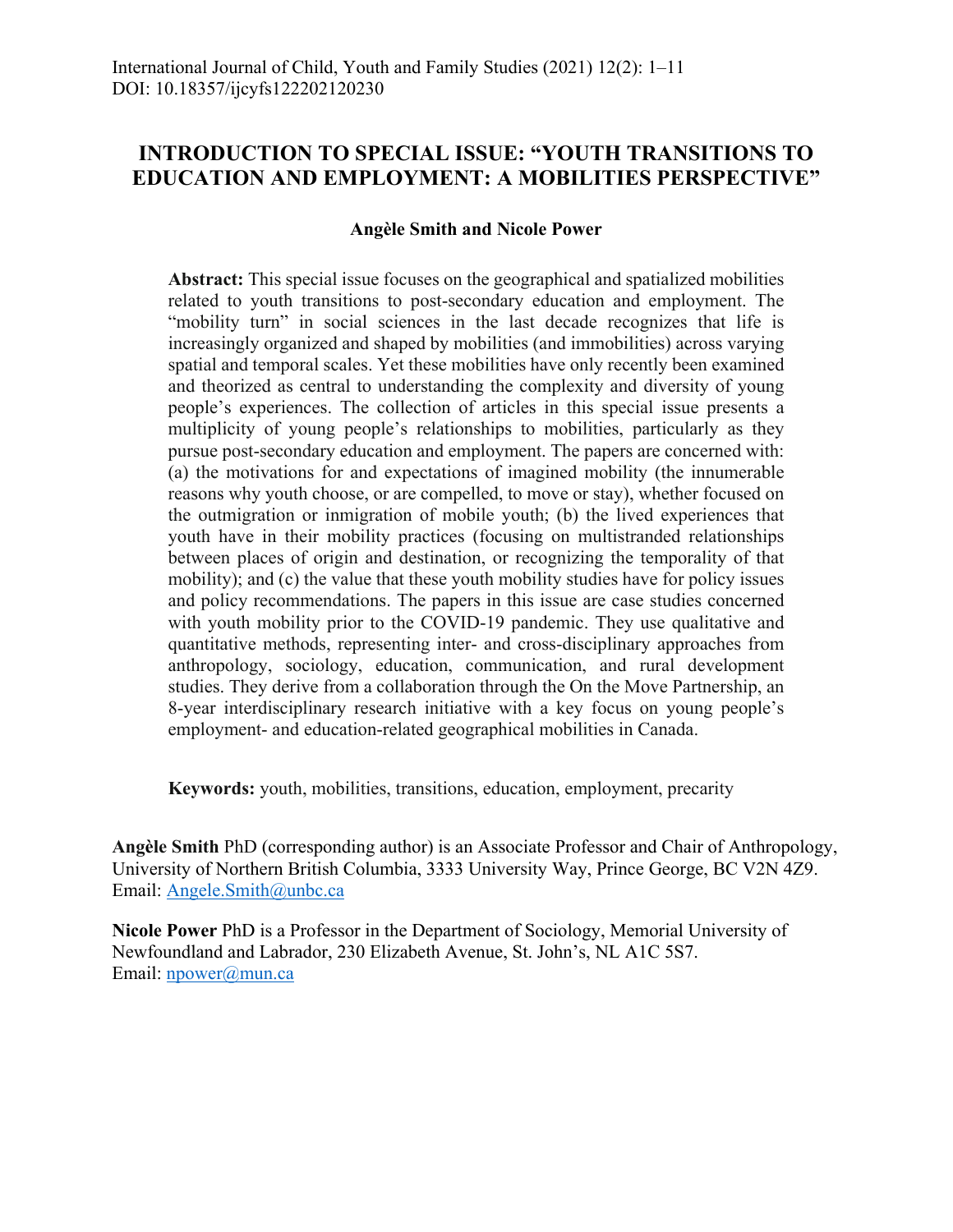Youth transitions to post-secondary education and employment have been the subject of a large body of research. Yet while geographical and spatialized mobilities are related to such transitions, these mobilities have only recently been theorized and examined as central to understanding the complexity and diversity of young people's experiences. The "mobility turn" (Cresswell, 2010; Faist, 2013; Sheller & Urry, 2006) taken by youth scholars reflects in part a broader interest in mobilities as a central factor of contemporary life. As Cresswell (2006, 2010) and others have pointed out, it is not that spatialized mobility is new; rather, the mobility turn reflects the observation that life is increasingly organized and shaped by the mobilities of some and the immobilities of others across spatial and temporal scales. Robertson, Harris, and Baldassar (2018) developed a "mobile transitions" framework to examine the unique character of young people's relationships to mobilities. Rather than conceiving mobilities as a linear pathway to adulthood via education or employment, these authors pay attention to "the multiplicities of youth mobilities and transitions" and propose a framework that focuses on three " 'domains' of transition — economic opportunities, social relations and citizenship practices" (pp. 209–210). In Canada and globally, young people are pursuing post-secondary education and training at higher rates than previous generations did (Statistics Canada, 2017b). At the same time, young people today are experiencing high unemployment rates and increased precariousness (Foster, 2012; Morissette, 2016; Statistics Canada, 2017a), and this is especially true for rural regions experiencing high rates of outmigration of youth (Foster & Main, 2018). In this context, governments, employers, and communities are interested in the relationship between young people's mobilities and their education and employment. This special issue focuses on youth transitions to education and employment, taking a mobilities perspective.

The youth mobility literature examining education and employment has focused on a number of key concerns. The first relates to the motivations for and expectations of imagined mobility the innumerable reasons why youth choose (or feel compelled) to move or stay. These reasons can be economically driven, or shaped by family members and community as active agents influencing the identity and actions of the youth. Their motivations and expectations might also be shaped by institutions, such as universities that represent potential opportunities (Brannen & Nilsen, 2007; Carling & Collins, 2018; Caviezel et al., 2018; Cuzzocrea, 2018; Glick Schiller & Salazar, 2013; Kellerman, 2012). Or, the youth might be influenced by place-based attachments that can mediate their mobility practices (Jones, 1999; Ní Laoire, 2001; Norman & Power, 2015).

Studies of motivations and expectations can focus either on the outmigration or the inmigration of mobile youth — where youth are leaving from or where they are moving to. For rural youth scholars, primarily in the United Kingdom, Canada, Australia, and Nordic countries, outmigration has been a main focus (e.g., Bjarnason & Thorlindsson, 2006; Drozdzewski, 2008), often examining the relationship between the rural community and youth outmigration. Youth mobility studies focusing on inmigration are interested in youth's motivations and expectations in moving to a destination place — perhaps to attend an international university or to work at a tourist site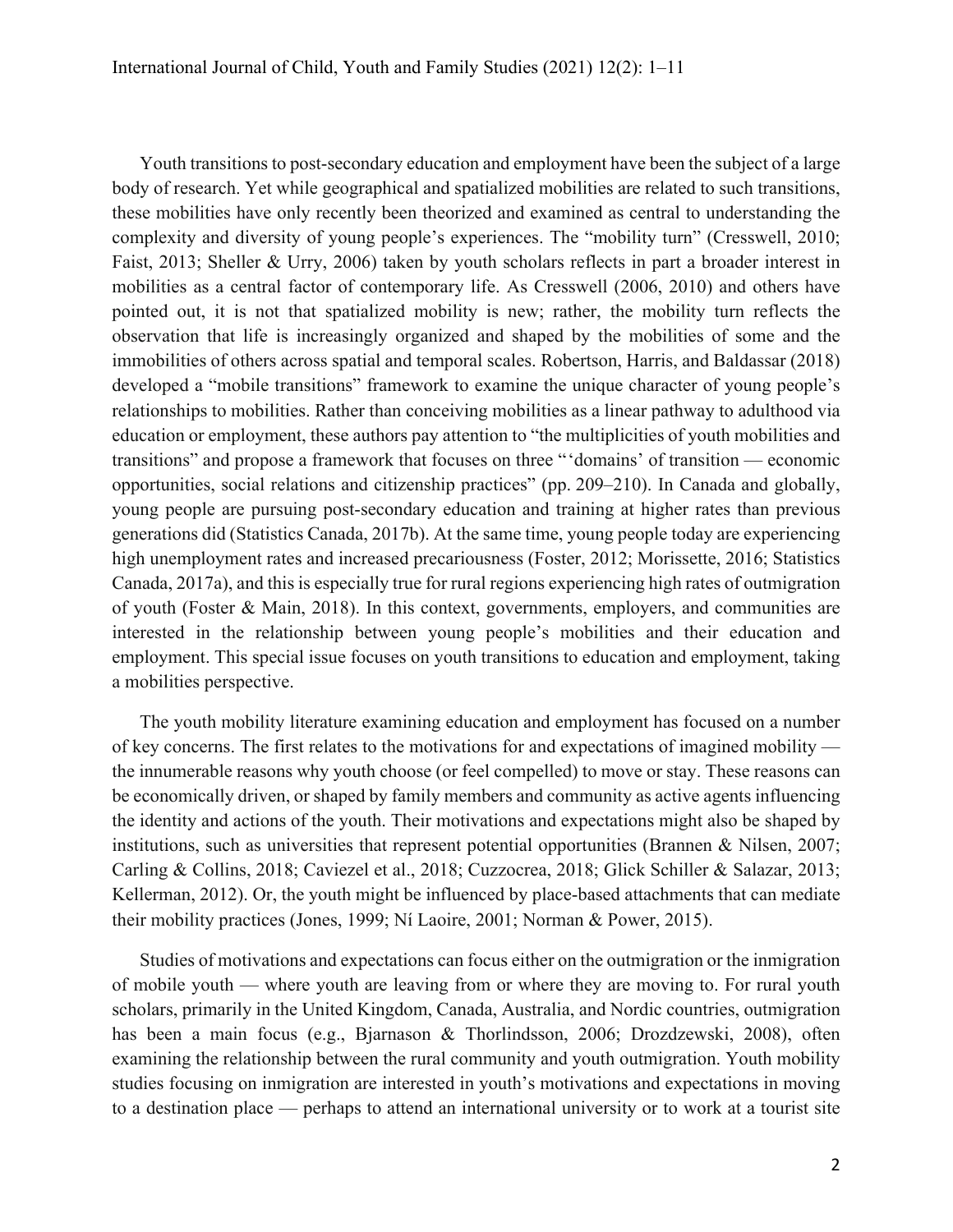(e.g., Cairns, 2010; Hall & Williams, 2010; O'Reilly et al., 2019; Sheller & Urry, 2004). Such research examines the representation of these places and the imagined experiences of moving to, living in, and studying or working in them. Whether studying outmigration or inmigration, youth mobility studies are concerned with questions about the roles of family (e.g., Baldassar & Sala, 2017; Holdsworth, 2013), community, and place (e.g., Prince, 2014) in shaping the varied motives for and expectations of moving for educational and employment purposes.

The second key concern involves the lived experiences that youth have in their mobility practices. Imagined expectations of mobility can be quite different from the lived experience, causing tensions that are best examined through three approaches to mobility experiences (van Geel & Mazzucato, 2018). The first approach uses the "mobility paradigm", which recognizes that the study of mobility allows for understanding the daily lived experiences that shape identity, belonging, and a sense of place (Faist, 2013; Sheller & Urry, 2006; van Geel & Mazzucato, 2018). It is through mobility that complexities and sometimes conflicts of social and material realities are negotiated. The mobility paradigm in youth studies focuses on how mobilities affect the realities of youth on the move, shaping their experiences and thus their self-development and sense of selfidentity (Ball & Moselle, 2016; Cairns; 2014; Robertson, Cheng, et al., 2018).

The second approach within this second key concern of understanding the tension in the lived experience of mobility recognizes the multistranded relationships between the traveller's place of origin and place or places of destination, drawing on the transnational approach to mobility (De Jong & Dannecker, 2018; Glick Schiller et al., 1995; Levitt, 2009; Yoon, 2014). These relationships cut across social, economic, political, and cultural domains in various ways. Travellers maintain ties between where they are coming from (origin or home) and where they are going (destination). This kind of translocal experience of mobility is navigated across different domains and across different social spaces (Appadurai, 1995; Brickell & Datta, 2011; Freitag & von Oppen, 2010; Greiner & Sakdapolrak, 2013; Hannerz, 1998). This approach questions how the translocal experience affects the agency, identity, and self-development of mobile youth, as well as their interactions and relationships. Both the mobility paradigm and the transnational and translocal approach observe the "transcultural capital" of mobile youth, which is concerned with the value and social relationships derived from mobility (Calzada & Gavanas, 2018; Glick Schiller & Meinhof, 2011; Meinhof & Triandafyllidou, 2006).

The third approach within this second key concern of studying the tension in the lived experience of mobility recognizes the experiential dimension of time in mobility, including nonlinear time, rhythms of mobility, and different cultural understandings of time (Cwerner, 2001; Griffiths et al., 2013; Marcu, 2017). The temporally informed approach to mobility examines how time interconnects with aspects of geographic mobility, such as what relationships are formed and in what ways; how time considerations shape the patterns of mobility; and how time impacts the sense of self, and self-development, agency, and identity. This approach appreciates that it is better to understand the complex mobility of youth as a process rather than as an event.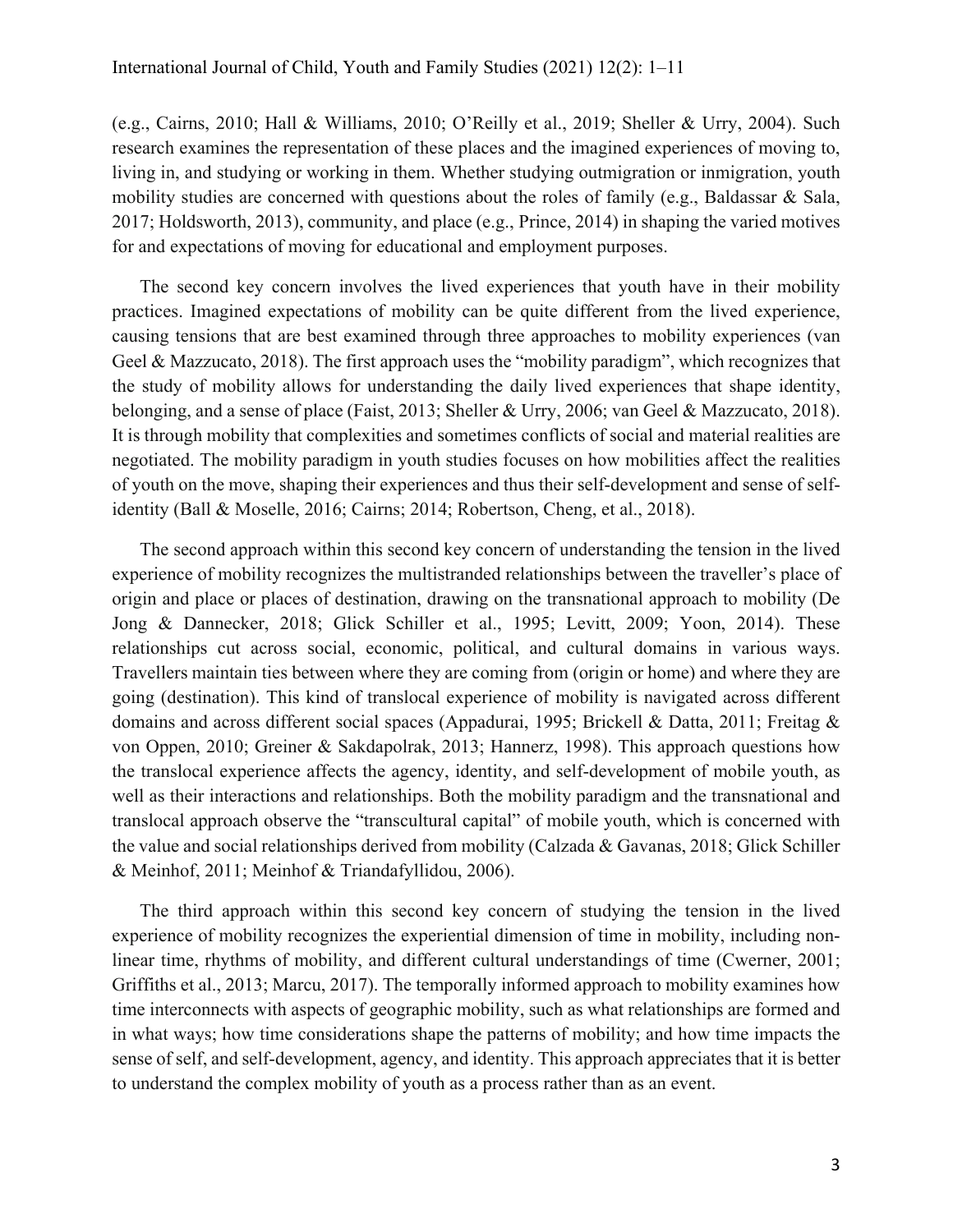Thus, while there is clearly agency in the real lived experiences of youth mobility, these experiences are often fraught with challenges, tensions, insecurity, fragility, and precarity. Butler (2004, 2010) and others (e.g., Carbonella & Kasmir, 2014; Kasmir, 2018; Neilson & Rossiter, 2008; Standing, 2011) have explained precarity as the social marginalization of global forms of exploitation that shape the infrastructure and ideology of employment and education, and, we would add, even shape the concept of youth itself. Precarity, therefore, is fundamentally political. It is not surprising then that the third key concern in youth mobility has to do with policy issues and policy recommendations (Coles, 2005; Hahn-Bleibtreu & Molgat, 2012; Molgat & Taylor, 2012).

The articles in this special issue highlight these key issues and approaches in a collection of case studies using qualitative and quantitative methods and applying both inter- and crossdisciplinary approaches from anthropology, sociology, education, communication, and rural development. They originate from collaboration through the On the Move Partnership<sup>1</sup>, an ongoing 8-year interdisciplinary research initiative that examines contexts, patterns, processes, and consequences of employment-related geographical mobility on workplaces, workers and their families, and communities in Canada (Dorow et al., 2017). Young people's employment- and education-related geographical mobilities have been a key focus for On the Move. The case studies presented in this issue focus on youth mobility prior to the COVID-19 pandemic.

In "How Important is a School? Examining the Impact of Remoteness from a School on Canadian Communities' Attraction and Retention of School-Age Children", Karen Foster, Hannah Main, and Ray Bollman examine the outmigration of youth from rural communities. They focus on the distance to public schools as a key determinant and motivation for the mobility of youth and their families. They focus on the impacts that school closures have on the community and community services. In doing so, they present two standpoints that connect schools discursively with mobilities. The first standpoint argues for keeping underattended schools open in order to avoid more families choosing to leave the community. The second standpoint concedes that school closures are a reasonable result of past population decline. Studying the population change of school-age children in Canadian census subdivisions indexed by distance to the nearest school, the authors examine the correlation between the school-age population in a community and proximity to a school in that community. A community school and place attachments are key mobility motivations for choosing to stay or to leave.

In "Beating Broke by Getting Out? Examining the Relationship Between Personal Debt and Community Outmigration", Alyssa Gerhardt and Karen Foster also look at motivations and expectations of mobility as they examine the role of personal debt in young peoples' decisions to stay in or leave their current communities. Scholarship on young people's geographical mobilities tells us that young adults move away from their childhood communities for a complex mix of motivations: economic "push–pull" reasons, relationships, aspirations, attachments to place,

<sup>&</sup>lt;sup>1</sup>www.onthemovepartnership.ca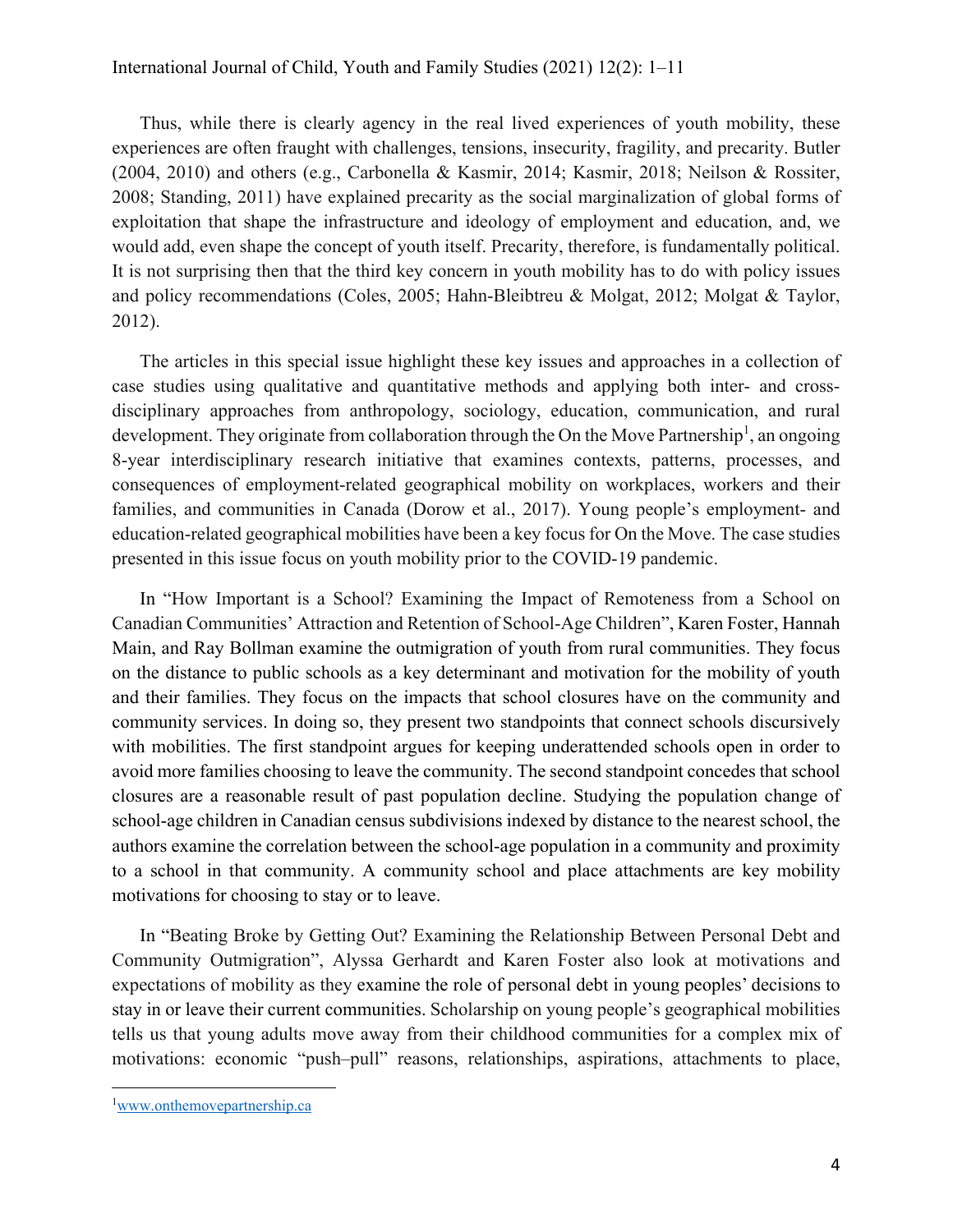identity, and belonging. Yet, there has been surprisingly little attention paid to an issue that is a vital concern for many young adults today: personal debt. The authors hypothesize that being young and in debt increase a person's likelihood of moving away from peripheral regions and test this hypothesis using data from a 2019 survey of Atlantic Canadians. Their findings suggest that there is good reason to examine in greater detail the role of debt in youth mobilities.

In "The Complex Mobilities of Rural Versus Urban Youth: Mobility Into and Out of the Parental Home and One's Community"*,* E. Dianne Looker examines the options facing rural versus urban youth as they negotiate complex mobilities while moving into adulthood. Specifically, Looker looks at the links between geographic mobility in and out of one's home community, and mobility in and out of the parental home. Leaving the parental home is clearly a process rather than an event, and for many it is subjective and ambiguous. Many youth return to the parental home for varying lengths of time, with more rural than urban youth following this pattern, which reflects the often limited educational and work options in rural areas. Having the option to return gives youth an additional way of dealing with the challenges of these complex mobilities. This complex process of leaving and returning highlights the experiential dimension of time in mobility and emphasizes the multifaceted relationships between mobile youth's places of origin and destination.

Unlike the other articles, "Precarity, Agency and Unsustainability: The Mobility of Young Adult Tourism Workers in Banff National Park, Canada", explores effects of inmigration rather than outmigration. Angèle Smith focuses on young adults who travel to, work, and live in the Rocky Mountain resort destination of Banff National Park in western Canada. This work-related mobility often marks the first, or at least an early, work experience for the young person. It is an experience impacted by two primary factors. The first factor is that the jobs are in the tourism industry, and are therefore precarious. The second factor focuses specifically on the place and community of Banff and how National Park regulations, and circumstances and attitudes in the Town of Banff, shape the particular conditions of precarity and workers' degree of agency within the tourism industry there. While the motives and agency vary amongst young adult tourism workers, these two factors influence the precarity and instability of their mobility and work experiences. This can shape their work experience knowledge both negatively and positively. This highlights the importance of using the mobility paradigm to explore the experiences and realities of youth on the move and their sense of self-identity and agency amidst precarity.

In "'(Im)mobile Precarity'<sup>2</sup> Among Young People in Newfoundland and Labrador", Nicole Power also examines the relationship between work-related mobilities and precarity, focusing on the experiences and subjectivities of poor and working-class youth living in the province of Newfoundland and Labrador, Canada. In a context of broader regimes of mobility associated with resource extraction and labour market volatility, young people without formal qualifications move

<sup>2</sup> (Im)mobile precarity is a term that Martin et al. (2019) use to describe the relationship between mobility and precarity.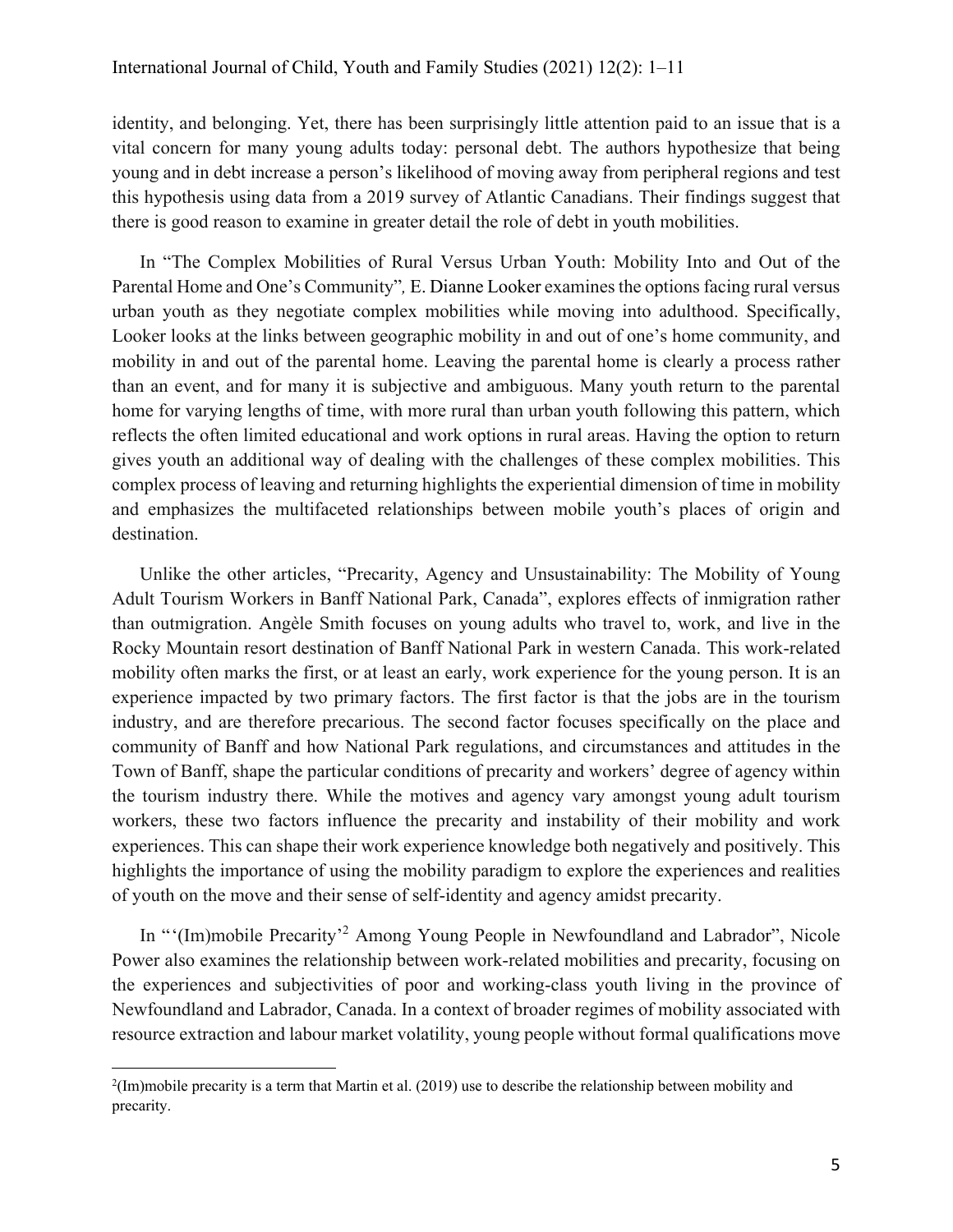around for work and education, and, as they do so, incur debt, experience housing insecurity, and live precarious lives. As a result, youth expressed a disorientation or uncertainty regarding decisions about work, education, and mobility, and developed a pragmatic approach to work as a way to make a living rather than a pathway to a meaningful life. The paper argues that the structure of local labour markets, and of education and training, cheapen youth labour, which has implications for their capacity to live independent lives.

These papers speak to the challenges, tensions, insecurity, fragility, and precarity that impact the motivations and expectations surrounding, and the lived experiences of, youth mobility. As such, not only do they contribute to the growing literature on youth mobility and mobile transitions to education and employment, but they may also serve to inform a variety of policy issues in this area. The discussions of the economic, social, and political motivations affecting mobility (personal debt, availablility of local community schools, and so on), the process and rhythm of leaving and returning, and the tensions between the imagined experience of youth mobility and the lived reality that mobile youth actually encounter could all be of value to policymakers concerned with youth outmigration and inmigration as they transition to education and work. In the context of the current global pandemic that has severely curtailed mobility, for some more than others, and has had a profound impact on young people (Statistics Canada, 2020), the insights in these articles offer direction to decision-makers interested in addressing the disproportionate employment and educational impacts on young people.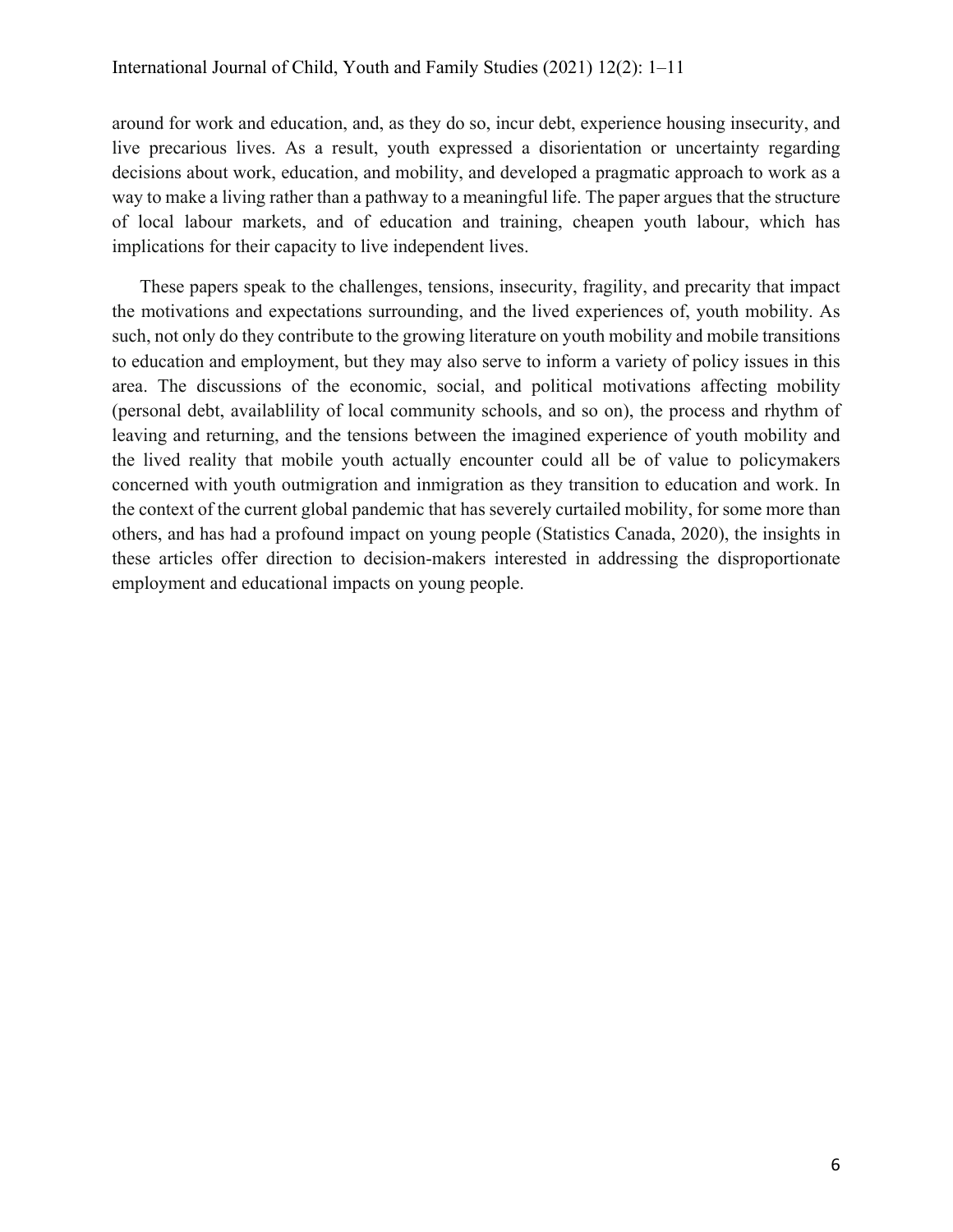## **References**

- Appadurai, A. (1995). The production of locality. In R. Fardon (Ed.), *Counterworks: Managing the diversity of knowledge* (pp. 204–255). Routledge.
- Baldassar, L., & Sala, E. (2017). Leaving family to return to family: Roots migration among second-generation Italian-Australians. *Ethos*, *45*(3), 386–408. doi:10.1111/etho.12173
- Ball, J., & Moselle, S. (2016). Forced migrant youth's identity development and agency in resettlement decision-making: Liminal life on the Myanmar-Thailand border. *Migration, Mobility, & Displacement*, *2*(2), 110–125. doi:10.18357/mmd22201616157
- Bjarnason, T., & Thorlindsson, T. (2006). Should I stay or should I go? Migration expectations among youth in Icelandic fishing and farming communities. *Journal of Rural Studies, 22*(3), 290–300. doi:10.1016/j.jrurstud.2005.09.004
- Brannen J, & Nilsen, A. (2007). Young people, time horizons and planning: A response to Anderson et al. *Sociology, 41*(1), 153–160. doi:10.1177/0038038507072288
- Brickell, K., & Datta, A. (Eds.). (2011). *Translocal geographies: Spaces, places, connections*. Ashgate.
- Butler, J. (2004). *Precarious life: The powers of mourning and violence*. Verso.
- Butler, J. (2010). *Frames of war: When is life grievable?* Verso.
- Cairns, D. (Ed.). (2010). *Youth on the move: European youth and geographical mobility*. Springer VS.
- Cairns, D. (2014). *Youth transitions, International student mobility and spatial reflexivity: Being mobile?* Palgrave Macmillan
- Calzada, I. & Gavanas, A. (2018). The market value of trans-cultural capital. A case study of the market of provision for Scandinavian retirement migrants in Spain. *Journal of Ethnic and Migration Studies, 46*(19), 4142–4159*.* doi:10.1080/1369183X.2018.1506321
- Carbonella, A. & Kasmir, S. (2014). Introduction: Toward a global anthropology of labor. In S. Kasmir & A. Carbonella (Eds.), *Blood and fire: Toward a global anthropology of labor* (pp. 1–29). Berghahn Press.
- Carling, J., & Collins, F. (2018). Aspiration, desire and drivers of migration. *Journal of Ethnic and Migration Studies*, *44*, 909–926. doi:10.1080/1369183X.2017.1384134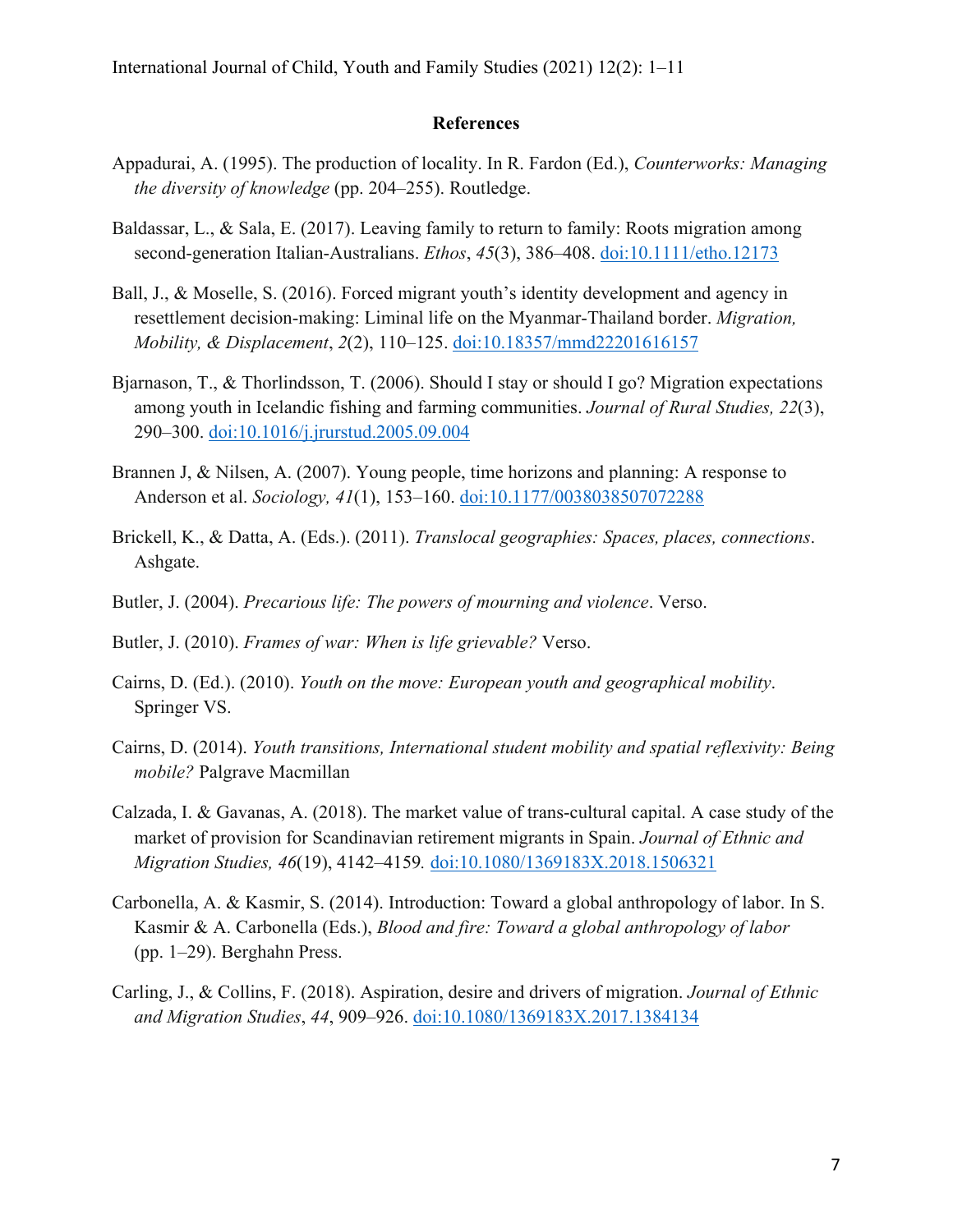- Caviezel V., Falzoni A. M., & Vitali S. (2018). Motivations and expectations of students' mobility abroad: A mapping technique. In F. Mola, C. Conversano, & M. Vichi (Eds.), *Classification, (big) data analysis and statistical learning* [Conference proceedings] (pp. 87– 95). Springer.
- Coles, B. (2005). *Youth and social policy: Youth citizenship and young careers*. University College London Press.
- Cresswell, T. (2006). *On the move: Mobility in the modern Western world*. Routledge.
- Cresswell, T. (2010). Towards a politics of mobility. *Environment and Planning D: Society and Space, 28*(1), 17–31. doi:10.1068/d11407
- Cuzzocrea, V. (2018). 'Rooted mobilities' in young people's narratives of the future: A peripheral case. *Current Sociology. 66*(7), 1106–1123. doi:10.1177/0011392118776357
- Cwerner, S. B. (2001). The times of migration. *Journal of Ethnic and Migration Studies, 27*(1), 7–36. doi:10.1080/13691830125283
- De Jong, S., & Dannecker, P. (2018). Connecting and confronting transnationalism: Bridging concepts and moving critique. *Identities: Global Studies in Culture and Power*, *25*(5), 493– 506. doi:10.1080/1070289X.2018.1507962
- Dorow, S., Roseman, S. R., & Cresswell, T. (2017). Re‐working mobilities: Emergent geographies of employment‐related mobility. *Geography Compass, 11*(12), e12350. doi:10.1111/gec3.12350
- Drozdzewski, D. (2008). 'We're moving out': Youth out-migration intentions in coastal nonmetropolitan New South Wales. *Geographical Research, 46*(2), 153–161. doi:10.1111/j.1745- 5871.2008.00506.x
- Faist, T. (2013). The mobility turn: A new paradigm for the social sciences? *Ethnic and Racial Studies, 36*(11), 1637–1646. doi:10.1080/01419870.2013.812229
- Foster, K. (2012). *Youth employment and un(der) employment in Canada: More than a temporary problem*? Canadian Centre for Policy Alternatives. https://www.policyalternatives.ca/sites/default/files/uploads/publications/National%20Office/ 2012/10/Youth%20Unemployment.pdf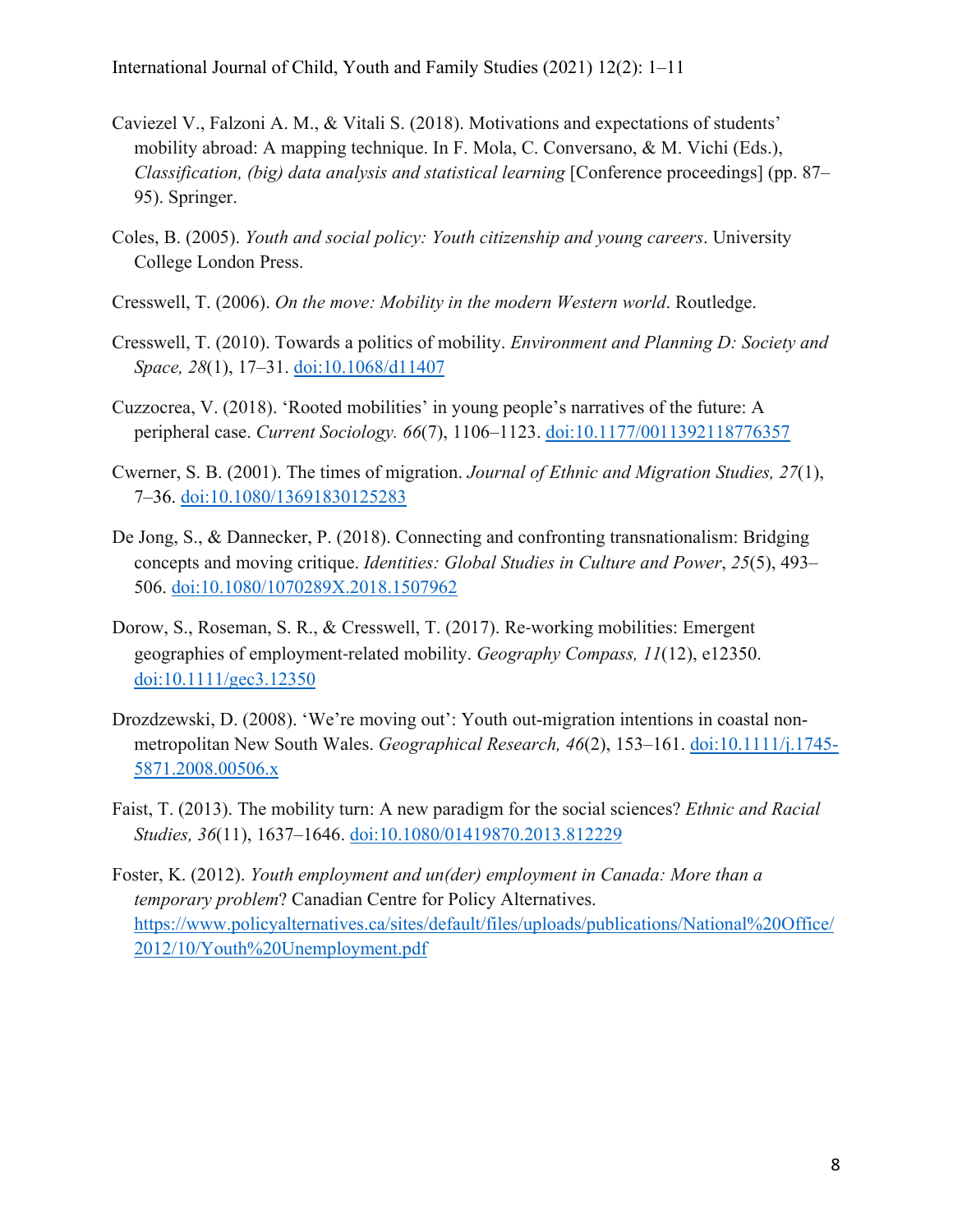- Foster, K. R., & Main, H. (2018). *Finding a place in the world: Understanding youth outmigration from shrinking rural communities* [Final report]. Social Sciences and Humanities Research Council (SSHRC): Imagining Canada's Future Initiative Knowledge Synthesis Grant. https://dalspace.library.dal.ca/bitstream/handle/10222/73932/Finding%20a%20Place%20v1.p df?sequence=1
- Freitag, U., & von Oppen, A. (Eds.). (2010). *Translocality: The study of globalising processes from a Southern perspective*. Brill.
- Glick Schiller, N., Basch, L., & Szanton Blanc, C. (1995). From immigrant to transmigrant: Theorizing transnational migration. *Anthropological Quarterly*, *68*(1), 48–63. doi:10.2307/3317464
- Glick Schiller, N., & Meinhof, U. H. (2011). Singing a new song? Transnational migration, methodological nationalism and cosmopolitan perspectives. *Music and Arts in Action*, *3*(3), 21–39.
- Glick Schiller, N., & Salazar, N. B. (2013). Regimes of mobility across the globe. *Journal of Ethnic and Migration Studies, 39*(2), 183–200. doi:10.1080/1369183X.2013.723253
- Greiner, C., & Sakdapolrak, P. (2013). Translocality: Concepts, applications and emerging research perspectives. *Geography Compass, 7*(5), 373–384. doi:10.1111/gec3.12048
- Griffiths, M., Rogers, A., & Anderson, B. (2013). *Migration, time and temporalities: Review and prospect* [Research resources paper]. Centre on Migration Policy and Society.
- Hahn-Bleibtreu, M., & Molgat, M. (Eds.). (2012). *Youth policy in a changing world: From theory to practice*. Barbara Budrich Publishers.
- Hall, C. M., & Williams, A. M. (Eds.). (2010). *Tourism and migration: New relationships between production and consumption*. Springer.
- Hannerz, U. (1998). Transnational research. In H. R. Bernard & C. C. Gravlee (Eds.), *Handbook of methods in cultural anthropology,* (pp. 235–256)*.* AltaMira Press.
- Holdsworth C. (2013). *Family and intimate mobilities*. Palgrave Macmillan.
- Jones, G. (1999). 'The same people in the same places?' Socio-spatial identities and migration in youth. *Sociology: The Journal of the British Sociological Association, 33*(1), 1–22. doi:10.1177/S0038038599000012
- Kasmir, S. (2018). Precarity. In F. Stein, S. Lazar, M. Candea, H. Diemberger, J. Robbins, A. Sanchez, & R. Stasch (Eds.), *The Cambridge encyclopedia of anthropology*. doi:10.29164/18precarity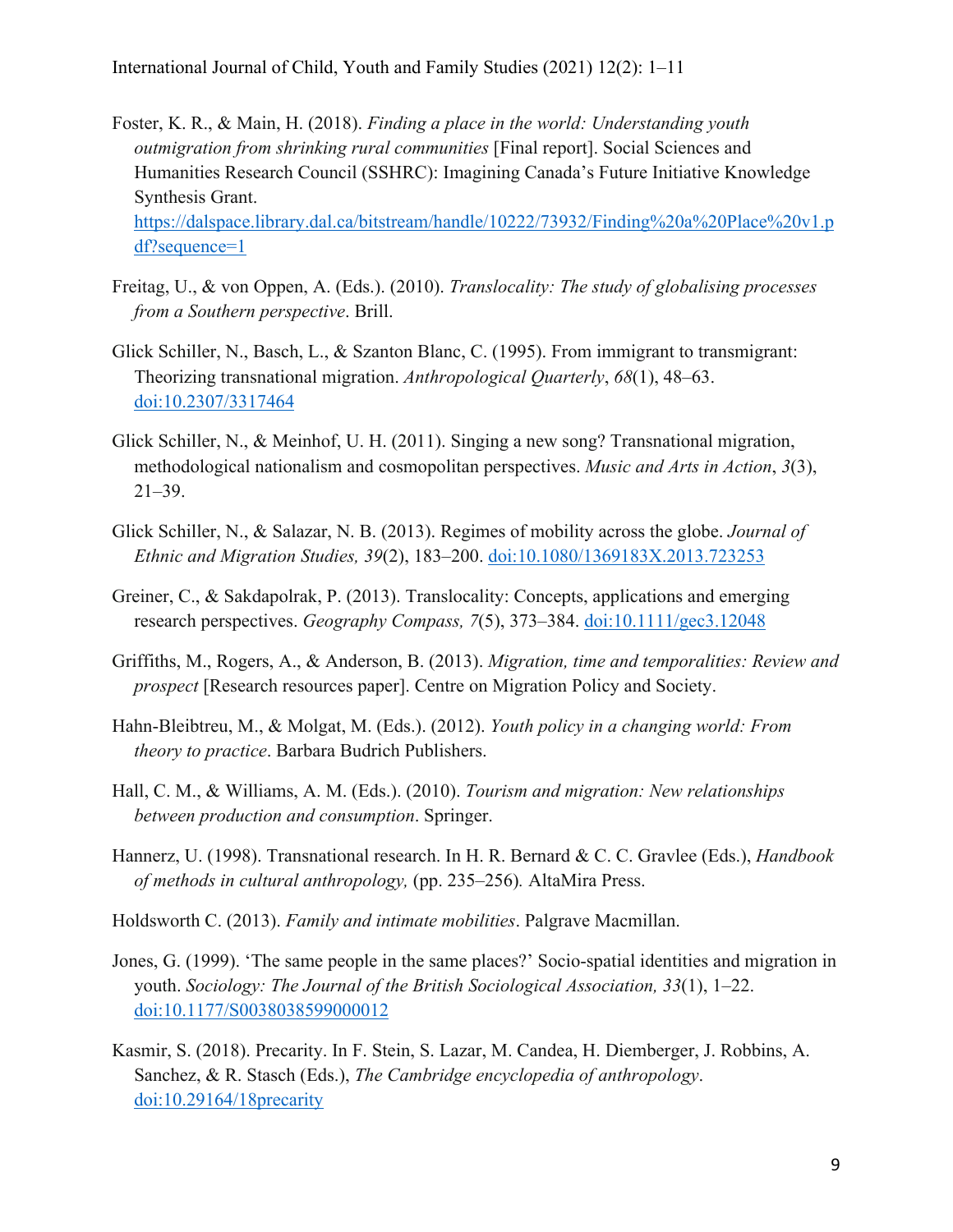International Journal of Child, Youth and Family Studies (2021) 12(2): 1–11

Kellerman, A. (2012). Potential mobilities. *Mobilities, 7*(1): 171–183. doi:10.1080/17450101.2012.631817

- Levitt, P. (2009). Roots and routes: Understanding the lives of the second generation transnationally. *Journal of Ethnic and Migration Studies, 35*(7), 1225–1242. doi:10.1080/13691830903006309
- Marcu, S. (2017). Tears of time: A Lefebvrian rhythmanalysis approach to explore the mobility experiences of young Eastern Europeans in Spain. *Transactions of the Institute of British Geographers, 42*,(3), 405–416. doi:10.1111/tran.12174
- Martin, F., Erni, J. N., and Yue, A. (2019). (Im)mobile precarity in the Asia-Pacific. *Cultural Studies, 33*(6), 895–914. doi:10.1080/09502386.2019.1660690
- Meinhof, U., & Triandafyllidou, A. (2006). Beyond the diaspora. Transnational practices as transcultural capital. In U. Meinhof (Ed.), *Transcultural Europe. Cultural policy in a changing Europe* (pp. 200–222)*.* Palgrave Macmillan. doi:10.1057%2F9780230504318\_10
- Molgat, M., & Taylor, S. (2012). Transitions to adulthood and Canadian youth policy initiatives: Some lessons for transitions research. In M. Hahn-Bleibtreu & M. Molgat (Eds.), *Youth policy in a changing world: From theory to practice* (pp. 39–58). Barbara Budrich Publishers.
- Morissette, R. (2016, April). *Perspectives on the youth labour market in Canada* [Presentation to the National Statistics Council]. https://www150.statcan.gc.ca/n1/pub/11-631-x/11-631 x2016002-eng.htm
- Neilson, B., & Rossiter, N. (2008). Precarity as a political concept, or, Fordism as exception. *Theory, Culture & Society, 25*(7-8), 51–72. doi:10.1177/0263276408097796
- Ní Laoire, C. (2001). A matter of life and death? Men, masculinities and staying 'behind' in rural Ireland*. Sociologica Ruralis, 41*(2), 220–236. doi:10.1111/1467-9523.00179
- Norman, M. E., & Power, N. G. (2015). Stuck between 'the rock' and a hard place: Rural crisis and reimagining rural Newfoundland feminine subjectivities. *Gender, Place and Culture, 22*(1), 50–66. doi:10.1080/0966369X.2013.855707
- O'Reilly, J., Leschke, J., Ortlieb, R., Seeleib-Kaiser, M., & Villa, P. (Eds.). (2019). *Youth labor in transition: Inequalities, mobility, and policies in Europe*. Oxford University Press.
- Prince, D. (2014 ). What about place? Considering the role of physical environment on youth imagining of future possible selves. *Journal Youth Studies, 17*(6), 697–716. doi:10.1080/13676261.2013.836591